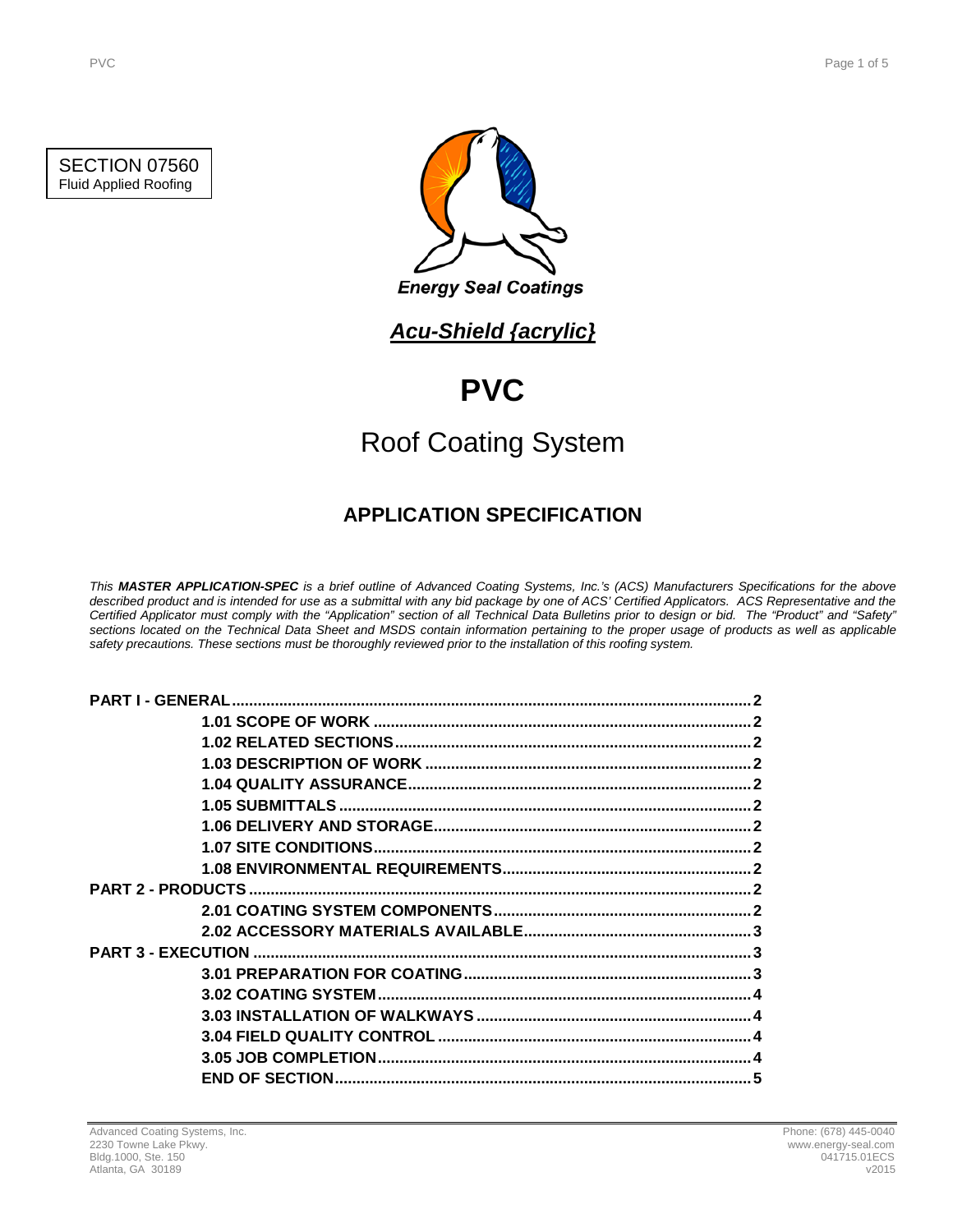#### **PART I - GENERAL**

#### **1.1 1.01 SCOPE OF WORK**

A. Furnish all labor, materials, tools and equipment necessary for the installation of Energy Seal Coatings<sup>®</sup> including accessory items subject to the general **1.07 SITE CONDITIONS** provisions of the contract.

#### **1.2 1.02 RELATED SECTIONS**

A. See: Warranty Request Form, Warranty Example, Technical Data Sheets, & MSDS

#### **1.3 1.03 DESCRIPTION OF WORK**

- A. Entire roof system to be restored.
- B. Gutters to be rust-proofed and/or waterproofed (optional).
- C. Mechanical equipment, vents and ductwork to be rustproofed and/or waterproofed (optional).
- D. Skylights may be sealed and/or waterproofed (optional).
- E. Adjoining walls and copings to be waterproofed (optional).

#### **1.4 1.04 QUALITY ASSURANCE**

- A. ACS Ten (10) Year Warranty covering material shall be issued within thirty (30) days of final payment.
- B. This roofing system must be installed by an Authorized Roofing Applicator in compliance with written Application Specifications as approved by ACS Technical Services. There must be no deviations without the **PRIOR WRITTEN APPROVAL** of ACS Technical Services. Upon completion of the installation, an inspection will be conducted by a ACS Representative to ascertain that the roofing system has been installed according to ACS published Master Application Specifications and details applicable at the time of bid.
- C. Provide written proof of required licenses, insurance and permits prior to job start-up.
- D. Provide copy of Approved ACS Warranty Request Form Application, submitted by the Contractor.

#### **1.5 1.05 SUBMITTALS**

- A. Samples (optional): Provide two (2) 1"x 2" (2.5cm x 5.0cm) samples of the system to be installed.
- B. Installation Procedures: Submit additional and specific **2.1 2.01 COATING SYSTEM COMPONENTS** procedures unique to the project by addendum.
- C. Product Data: Submit all product data with physical properties, requirements for preparation, limitations and application rates.

#### **1.6 1.06 DELIVERY AND STORAGE**

- A. Deliver coating materials and accessories in manufacturer's original protective containers with labels intact and legible. Comply with manufacturer's published instructions for storage and handling.
- B. Store materials in dry protected areas and on clean raised platforms with securely anchored weather protective covering.
- C. Store flammable products away from spark or open flame.
- D. Store coating materials at a minimum of 50°F (10°C) prior to use or as otherwise recommended by the manufacturer. Protect materials from freezing. Protect

materials from prolonged exposure to temperatures exceeding 105°F (40.6°C).

E. Contaminated and Damaged Materials: Remove damaged or contaminated materials from site and dispose of in accordance with local, State and Federal regulations.

- A. EXAMINATION OF EXISTING CONDITIONS: Contractor shall examine substrate for conditions that might detrimentally affect the application of Energy Seal Coatings<sup>®</sup> and shall report all unsatisfactory conditions to ACS and will not proceed until these conditions have been corrected.
- B. ALL WARRANTIES REQUIRE AN INFRARED SCAN AND THE REPLACEMENT OF ALL WET ROOFING MATERIALS, PRIOR TO SYSTEM APPLICATION.
- C. Commencing work implies acceptance of existing condition, by contractor, as satisfactory to the outcome of this work.
- D. Air intake vents, blowers, air conditioning units and evaporative coolers shall be disconnected or otherwise modified to prevent fumes from entering into the building or from contaminating the roof surface with condensate water or exhaust gases.

#### **1.8 1.08 ENVIRONMENTAL REQUIREMENTS**

- A. Proceed with coating work only when weather conditions comply with ACS recommendations and other current published data and MSDS information. Do not exceed temperature limitations recommended by ACS.
- B. Owner may occupy the premises during the entire period of the roof retrofit. Cooperate with Owner's Representative during application operations to minimize conflict, and to facilitate continued use of the facility.
- C. Coordinate scheduling with the Owner in order to relocate or protect vehicles, building occupants and building contents from damage during application operations.

#### **2 PART 2 - PRODUCTS**

- A. Approved Manufacturer
	- 1. Energy Seal Coatings<sup>®</sup> by ACS
	- 2. Approved Equal
	- 3. See Product Data Sheet for specific details.
- B. Acrylic: (Acu-Shield™)
	- 1. **[Acu-Shield](http://www.energy-seal.com/UserDyn/ACS/pdfs/acu-shield.pdf)**™ is a single component, water-based, 100% acrylic elastomeric coating.

| <b>PHYSICAL</b>                 | <b>TYPICAL VALUE</b> |
|---------------------------------|----------------------|
| <b>PROPERTY</b>                 |                      |
| <b>Tensile Strength</b>         | 254 psi min.         |
| Elongation                      | 465 %                |
| Viscosity                       | 115-120 KU           |
| Solar Reflectance               | 0.89                 |
| <b>Thermal Emittance</b>        | 0.89                 |
| SRI<br>(solar reflective index) | 113                  |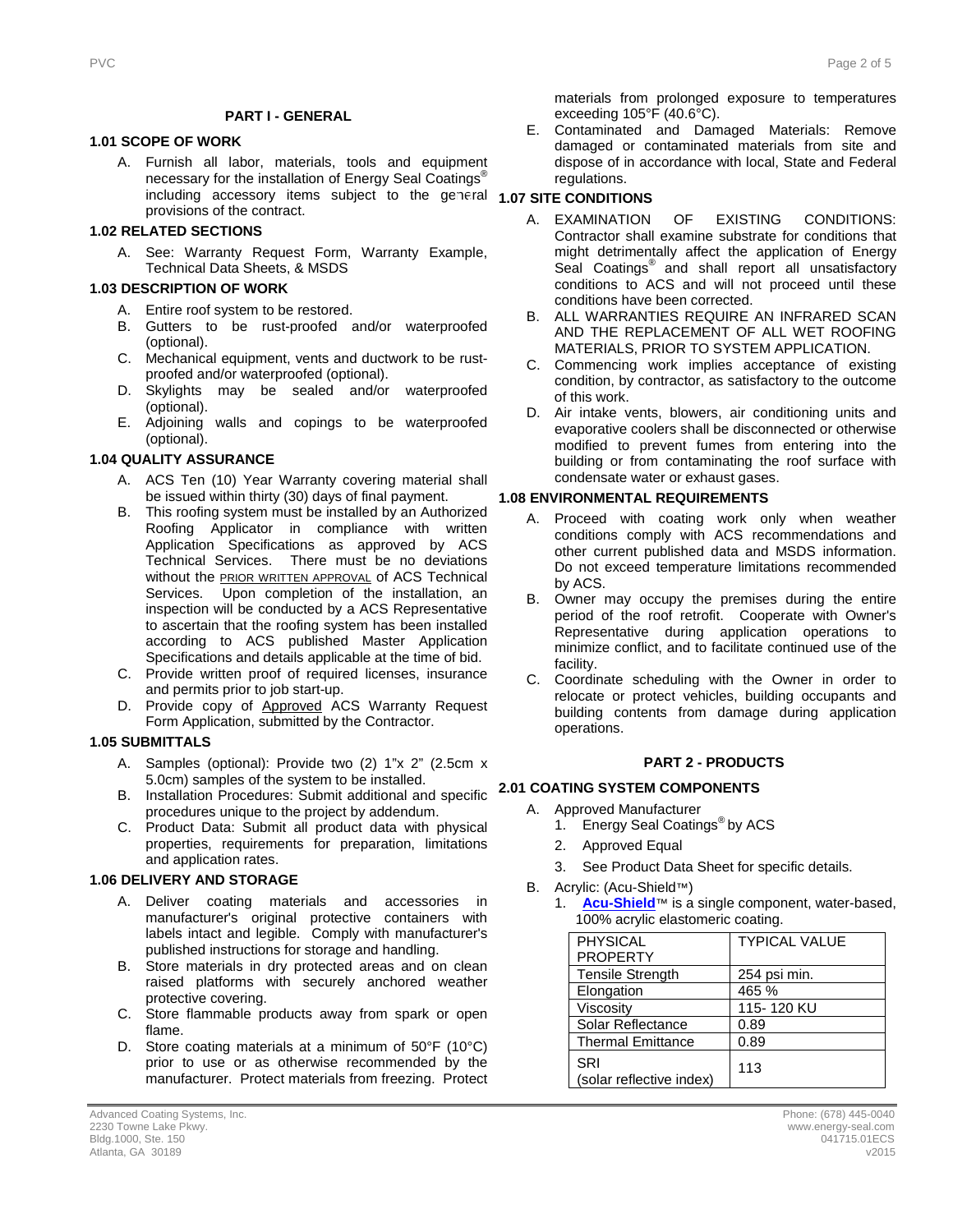- C. Recommended coating for tropical environments such as Florida, Hawaii and the Caribbean: Acu-Shield: T™
	- 1. **[Acu-Shield:T](http://www.energy-seal.com/UserDyn/ACS/pdfs/acu-shield-t.pdf)**™ is a single component, waterbased, 100% acrylic elastomeric coating.

| <b>PHYSICAL</b>         | <b>TYPICAL VALUE</b> |
|-------------------------|----------------------|
| <b>PROPERTY</b>         |                      |
| <b>Tensile Strength</b> | 254 psi min.         |
| Elongation              | 465 %                |
| Viscosity               | 115-120 KU           |
| Percent Solids, weight  | 65%                  |
| Percent Solids, volume  | 51%                  |
| Fungi Resistance        | Zero Growth          |

### **2.2 2.02 ACCESSORY MATERIALS AVAILABLE**

#### A. **[Acu-Wash](http://www.energy-seal.com/UserDyn/ACS/pdfs/acu-wash.pdf)™:**

A pre-treatment water-soluble detergent surfactant recommended for cleaning surfaces which are to be coated with Energy Seal Coatings® products.

**B. [Acu-Prime](http://www.energy-seal.com/UserDyn/ACS/pdfs/acu-prime%20all.pdf) All**™:

A fast drying, water-based, multi-purpose primer that is to be used as a primer coat for non-metallic surfaces.

C. **[Acu-Caulk:BG](http://www.energy-seal.com/UserDyn/ACS/pdfs/acu-caulk_bg.pdf)** 

A 100% acrylic elastomeric brush grade caulk used as a patching material for filling and patching cracks, joints and seams.

D. **[Acu-Fabric](http://www.energy-seal.com/UserDyn/ACS/pdfs/acu-fabric-sb.pdf)™**:

A stitch-bonded polyester fabric that comes in varying widths for used in conjunction with Acu-Tac™ and Acu-Caulk:BGTM to create a fully adhered fabric reinforced waterproof system for flat and pitched roofs.

E. **[Acu-Caulk:FG](http://www.energy-seal.com/UserDyn/ACS/pdfs/acu-caulk_fg.pdf)**TM:

A fiber reinforced, acrylic elastomeric, flashing grade caulk. It is formulated to seal cracks and gaps ranging from 1/32 - 1/4" (.8mm - 6.3mm) with limited or no shrinkage.

F. **[Acu-Tape](http://www.energy-seal.com/UserDyn/ACS/pdfs/acu-tape.pdf)**TM:

A pressure sensitive, roof repair and seam sealing tape for all types of surfaces.

#### **3 PART 3 - EXECUTION**

### **3.1 3.01 PREPARATION FOR COATING**

- A. Adhesion test:
	- 1. **Prior to commencing this specification, an ADHESION TEST PATCH must be applied and evaluated after the roof has been properly cleaned.**
- B. Visual Inspection:
	- 1. Inspect roof surface for delamination, punctures, tears, cuts, and open or partially opened seams. Small tears and cuts or seams may be repaired with Acu-Tape<sup>TM</sup> before cleaning and priming the membrane surface for coating.
- C. Cleaning:
	- 1. Apply Acu-Wash<sup>™</sup> using a hand-pump, compression type sprayer, or pressure washing equipment at the rate of 500 sq.ft.  $(46m^2)$  per gallon (3.7 liter).
	- 2. When using a hand-pump sprayer, adjust nozzle to achieve a uniform spray pattern with a 3 to 4 foot

(91cm – 122 cm) arc.

- 3. When using pressure washing equipment, use injector hose with a 40° fan angle tip. Care should be taken to prevent the Hypalon from being damaged during cleaning.
- 4. Use concentrated chlorine solution to treat areas of mildew, fungus or algae.
- 5. After procedures "1" through "4" above, care should be taken to thoroughly rinse the area with clean water and to flush all residue from the roof surface. Allow the roof to dry completely before proceeding with priming or coating.
- D. Using a minimum 2,000-psi pressure washer, rinse the membrane surface with clean water. Beginning at the lowest point of the roof, work toward the highest point keeping the pressure washer tip within 12" of the Hypalon surface. Once at the highest point, work down with a final rinse to remove residue from the roof surface.
- E. On flat roofs, work away from and then back toward roof drains to achieve a double rinse. Acu-Wash™, in its diluted form, is safe to rinse down roof drains and is not harmful to surrounding landscape.
- F. Prior to application of the Acu-Shield™(s) or Acu-Prime All™, allow the membrane to dry thoroughly.
- G. Prime with Acu-Prime All™ at 250 sq.ft. (23.2m<sup>2</sup>) per gallon (3.7liter) and allow the primer to cure before proceeding with additional coating or membrane repairs.
- H. Flashing details must also be examined for loose or deteriorated flashing, cuts, tears and open inside or outside corners. Membrane and flashing terminations should be examined at perimeters, roof penetrations, and drains to ensure watertight performance. Deficient details should be corrected in accordance with the appropriate membrane manufacturers published detail before priming the membrane surface for coating.
- I. Membrane Repairs Using Acu-Fabric<sup>™</sup>:
	- 1. Seams with delamination between  $5/8" 2"$  (1.59 5.0cm), cuts, or small tears shall be repaired using Acu-Caulk:BG™ and Acu-Fabric<sup>™</sup>. Use a brush to apply Acu-Caulk:BGTM liberally to the affected seam and surrounding area. While the Acu-Caulk:BG $^{TM}$  is still wet, embed a strip of 4" (10.1cm) wide Acu-Fabric<sup>TM</sup>, centered over the seam while applying additional Acu-Caulk: BG™ as necessary to totally encapsulate the reinforcing fabric and feather out on to the membrane.
	- 2. At parapets, firewalls, expansion joint curbs, mechanical curbs, or large skylights, utilize Acu-Caulk:BG™ and Acu-Fabric™ system to overlay all *flashing* located less than 5" (12.7cm) above the deck membrane. Flashing extended above 5 (12.7cm) shall be covered with Acu-Caulk:BG™ only. The use of Acu-Fabric<sup>TM</sup> is not required above the 5" (12.7cm) minimum unless tears or cuts are present.
	- 3. Other areas, around field fabricated pipe seals, pourable sealer pockets, small prefabricated curbs, tie-ins, etc., where uncured flashing had been used shall also be covered with Acu-Caulk:BG™ and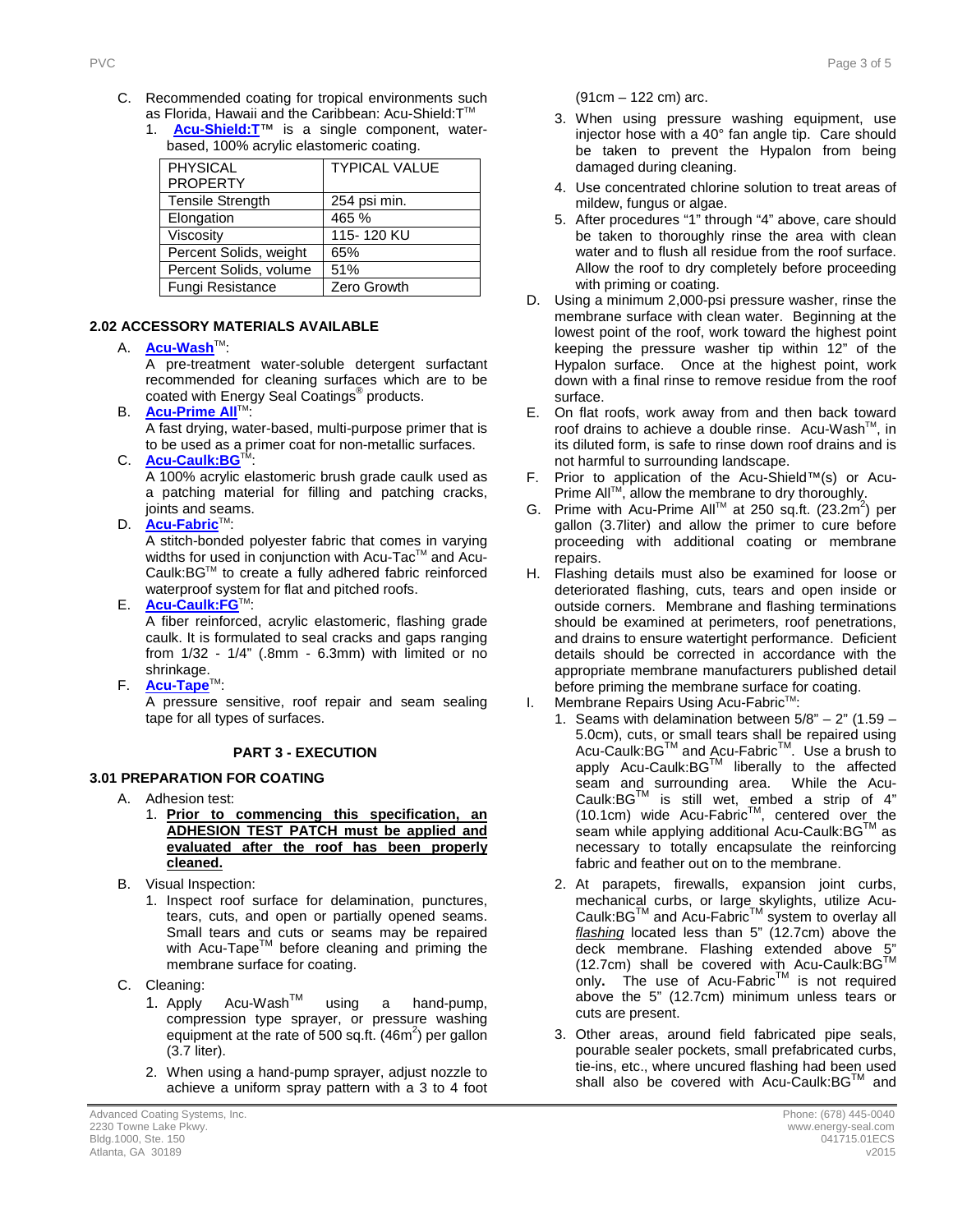Acu-Fabric<sup>™</sup> system or Acu-Caulk:FG<sup>™</sup>.

4. Option: Membrane repairs may be made with OEM specified materials.

#### **3.2 3.02 COATING SYSTEM**

- A. General:
	- 1. Do not apply coating when moisture is present on the substrate (or under substrate) or if rain is expected before coating properly cures.
	- 2. Wind barriers shall be used if wind conditions could affect the quality of the material being applied.
	- 3. Acu-Shield™ must cover all intended surfaces completely. An extra pass of Acu-Shield™ may be required at all edges, penetrations, and vertical surfaces such as parapet walls.
	- 4. **Base and finish coats of Acu-Shield**TM **must be applied perpendicular to each other.**
	- 5. Basecoat and primer shall be allowed to cure before proceeding with subsequent applications.
	- 6. All coating and primers shall be coated within recommended time period. If application is delayed beyond that time, consult ACS for primer recommendations.
	- 7. No traffic shall be permitted on the coated roof surface for a minimum of 3 days. Damage to the surface by other trades shall not be the responsibility of the roofing contractor.
- B. Manual Application of Acu-Shield™ as both a base & finish coat:
	- 1. As a basecoat; pour 1 gallon (3.7 liter) of Acu-Shield<sup>™</sup> onto roof in a narrow pass for approximately 15 feet (4.5m) long and spread approximately 5 feet (1.5m) wide using a 22 mil Wooster Roller Gauge<sup>™</sup> with a 3/16" (4.7mm) short nap 18" (45cm) roller. The minimum application rate of 1.25 gal/100 sq.ft.  $(4.7 \text{ liter/ } 9.29 \text{ m}^2)$  per coat.
	- 2. Repeat steps "B.1" above as the finish coat. Apply finish coat perpendicular to the basecoat.

Application rates of the basecoat and the final coat must be checked periodically to assure proper coating thickness. This shall be done using a wet film gauge, checking film thickness every 500 sq.ft.  $(46m^2)$  during application. Wet film thickness should be no less than 20 mil per coat.

- C. Spray Application of Acu-Shield™ as both a base & finish coat:
	- 1. Spray basecoat of Acu-Shield™ at minimum rate of 1.25 gal/100 sq.ft.  $(4.7 \text{ liter/ } 9.29 \text{ m}^2)$ . Each pass shall overlap the previous pass to insure complete coverage. Contractor needs to figure losses due to surface texture, increasing estimated material requirements, if needed.
	- 2. Spray finish coat of Acu-Shield™ **perpendicular to the basecoat** at a minimum rate of 1.25 gal/100 sq.ft.  $(4.7$  liter/ 9.29 m<sup>2</sup>). Each pass shall overlap the previous pass to insure complete coverage.
	- 3. Pay special attention to overspray, which can texture or discolor adjoining finished sections.

finished roofing surfaces.

thickness. This shall be done using a wet film gauge, checking film thickness every 500 sq.ft.  $(46m^2)$  during application. Wet film thickness should be no less than 20 mil per coat.

Wind direction should conduct overspray away from

Contactor should estimate coating requirements based on actual experience and they need to figure losses due to applicator proficiency, surface texture, wind, waste, and other factors. Additional material over and above the original estimate may be required.

**NOTE: The recommended gallons for minimum mil thickness is a guideline and should be verified by the contractor to ensure that the minimum mil thickness is applied to the roof surface.** 

#### **3.3 3.03 PONDING WATER**

- 1. As defined by the National Roofing Contractors Association (NRCA), ponding water is water "that remains on a roof surface longer than 48 hours after the termination of the most recent rain event."
- 2. Ponding water on a roof could indicate early roof failure. Every effort must be made to eliminate roof ponds through the use of drains, scuppers or some other mechanical means.

#### **3.04 INSTALLATION OF WALKWAYS**

A. In high-traffic areas and around mechanical equipment, walkways should be installed to protect the coating system from damage, or apply an additional layer of the Acu-Shield<sup>TM</sup> at a rate of 1.5 gallons/100 sq.ft.  $(5.6$  liter/ 9.29 m<sup>2</sup>). Broadcast 3M Granules or approved aggregate into the wet coating, to establish a trafficable surface.

#### **3.4 3.05 FIELD QUALITY CONTROL**

- A. Contractor is to maintain Job Progress Report / Daily Log of work completed as required to assure installation is in accordance with manufacturer requirements. Log is to include progress photo's.
- B. Contractor is to provide on-the-job inspections, technical assistance and material application guidance as it may be necessary to complete the Energy Seal Coatings® System application in accordance with ACS warranty requirements.

#### **3.5 3.06. JOB COMPLETION**

- A. Inspect completed roofing system and correct all defects to meet the specification and/or warranty requirements.
	- 1. Transparent or Thin Areas: If areas appear to be undercoated, recoating may be needed to ensure final thickness to meet the ACS specifications.
	- 2. Delamination: Verify that all coated areas appear to be fully adhered to the substrate. A visual inspection looking for typical signs of poor adhesion such as flaking, blistering, peeling, etc. should be made. Re-priming and recoating will be required if such areas are apparent.